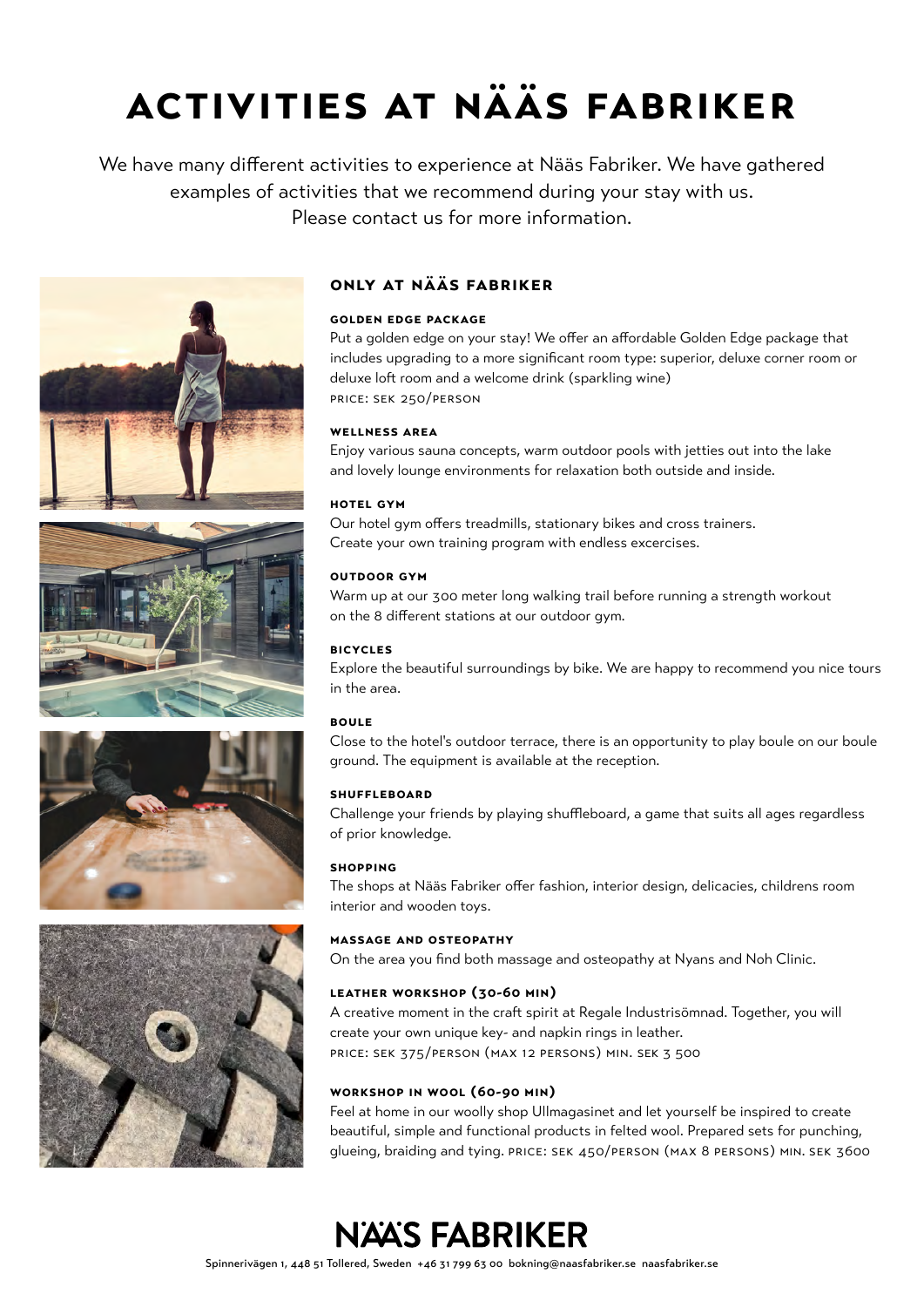

### **training**

### **yoga (60 min)**

We offer different kinds of yoga, please contact us for more information. price: sek 180/person (min sek 1 800)

### **outdoor training (60 min)**

A form of training with extreme efficiency, tough and fun training- outdoors! price: sek 2 200 + sek 70/person

### **trail run**

It's no wonder why trail running is popular. It is a heart-pounding, adventurous experience that gives the concept of "less is more" a true meaning. price: sek 495/person - minimum sek 4950 (1 running guide per 12 people is included) sek 2 200 for an extra guide if requested

### **running around tollered**

Nääs Fabriker's surroundings are perfect for running. Choose between three distances; 2,5 km, 5,4 km and 8 km. Find your running map at the hotels reception or download the trails through Runkeeper.

### **activities on the lake**

### **stand up paddle boarding (sup)**

Try one of the fast growing water sports. price: sek 200 /sup per hour

### **canoeing**

Rent canoes and enjoy a ride on the lake Sävelången. price: from sek 300/person





### **adventure**

### **prisoners at the factory (1,5h)**

Compete in teams with different challenges and win keys. The goal is the treasure-chest. price: sek 325/person (minimum sek 4 500)

### **mission completed (1,5h)**

A fun activity that is energetic, varied and easy to adjust according to the group and your needs. Find codes and places and solve questions, tasks and foto challenges. price: sek 375/person (minimum sek 6 900)

### **the battle of the treasure (2h)**

Bid on competition tools in an auction, the prizes in the team battles give clues to the treasure. price: sek 375/person (minimum sek 6 900)

### **build a coaster car (2h)**

Build a coaster car from crossbars, ropes and wheels. The fastest one wins. price: sek 1 750 /coaster car (minimum 3 cars and 15 persons)

### **rafting (2h)**

Build a raft. When all rafts are ready, everyone compete in a race on the lake. price: sek 3 000 /raft (minimum 3 rafts and 20 persons)

## **NÄÄS FABRIKER**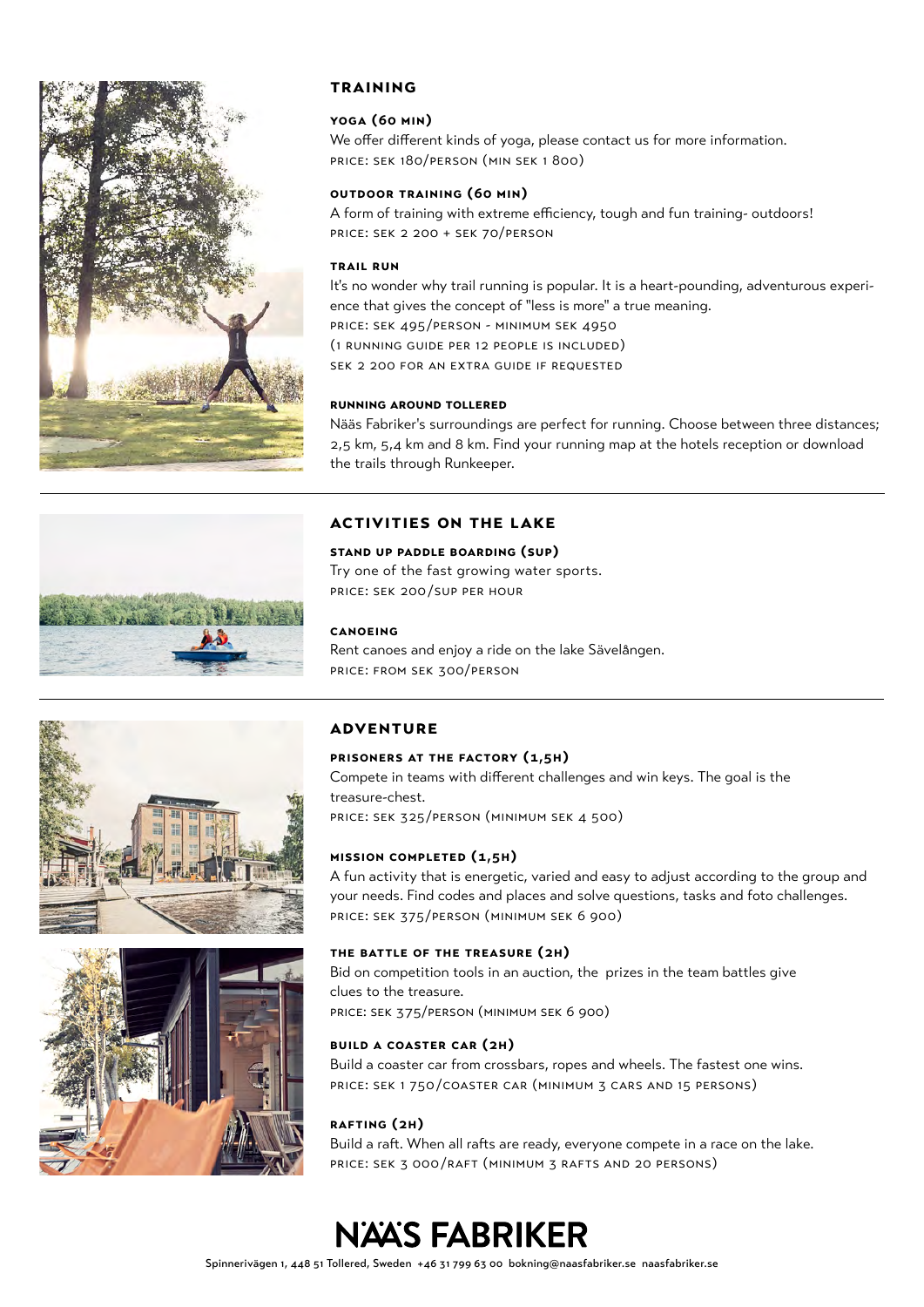





### **culture and culinary**

### **cheese and beverage tasting with hugo ericson ost**

For a long time, the family business Hugo Ericson Ost has been present at Nääs Fabriker. The price includes six different cheeses, three beverages (two of them is wine), as well as bread, biscuits, fruit and jam. price: sek 500/person (min price sek 5 000, for groups 8-20 persons)

### **wine tasting**

A tasting of selected quality wines, primarily from Italy and South Africa (Champagne). Served with selected snacks.

### **glass and wine tasting**

We taste selected quality wines from Italy and South Africa (Champagne). Everyone who attends gets a glass to bring home as a memory. price: contact us for prices and more information about the tastings.

### **historical walk**

A guided walk through the industrial town's central parts with stories about the residential and factory buildnings. You will learn about the history of the fabric and the life in Tollered. price: sek 3 200

### **cookery studio**

Welcome to our fantastic cookery studio! Up to 16 people can prepare food dishes here together with our skilful chefs and confectioners. A gastronomic evening for all! Choose between three different concepts:

- cookery studio all in
- french rustic luxury
- english "pubgrub"



### **beer tastings and activities**

Are you eager to do a different and fun activity together with your company? Now it is possible to book a beer tasting and our new concept Pizza on Tap at our combined bakery and brewery Bröd & Malt.

### **beer tasting**

We start with a review of the brewery's beer and talk about how our circular concept with bread from the bakery and beer brewing works. We explore our small brewery and yeast tanks, and end with beer tasting upstairs.

price: sek 395/person (minimum 10 persons, maximum 25 persons)

### **pizza on tap**

We serve stone oven-baked sourdough pizzas together with a tasting of the brewery's beer. Also a guided tour and walkthrough of the brewery. price: conference group sek 7 000, private group sek 775/person (min 10 persons, max 16 persons. contact us for more information.